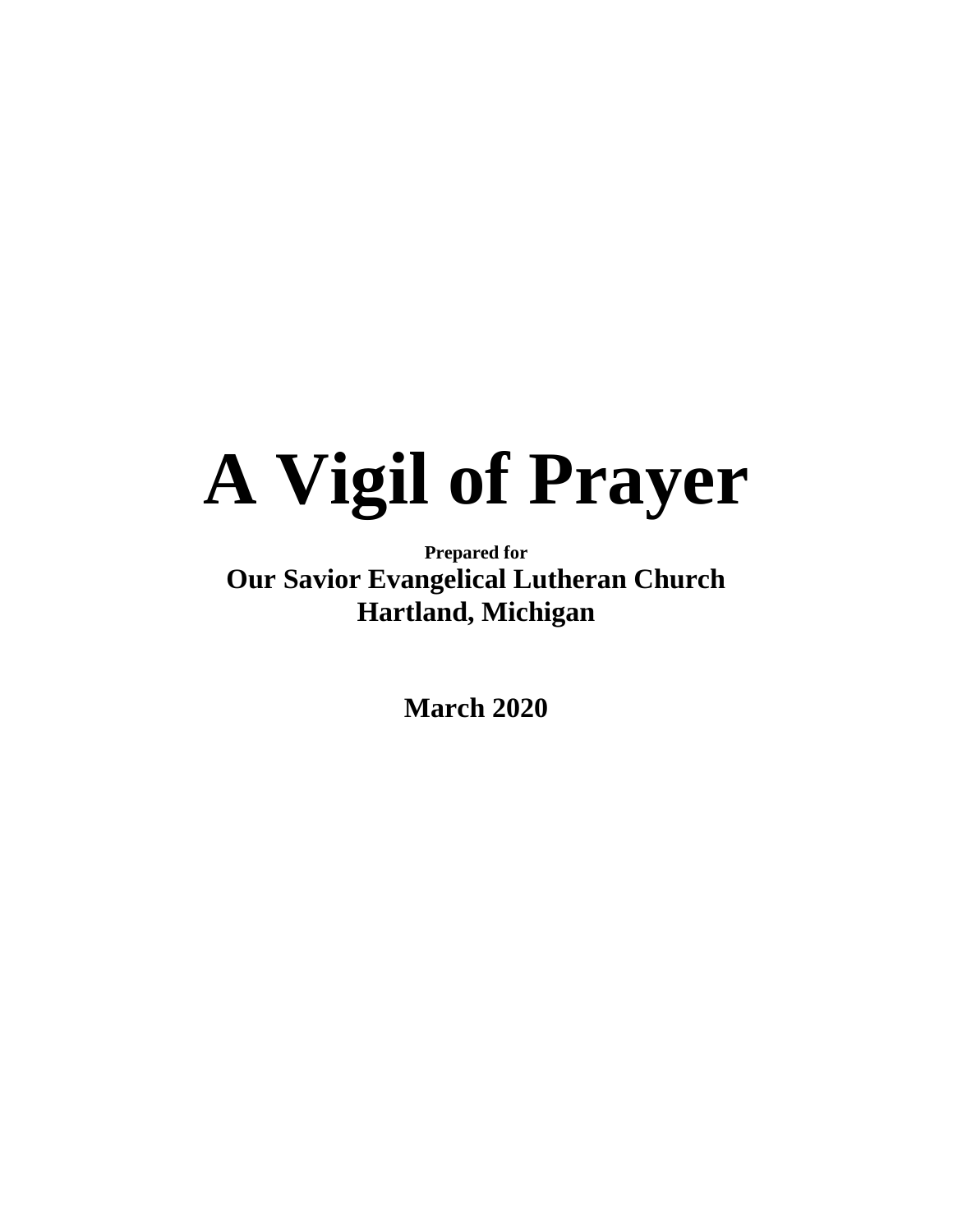

O Lord, open my lips, and my mouth shall declare your praise.

Psalm 51:15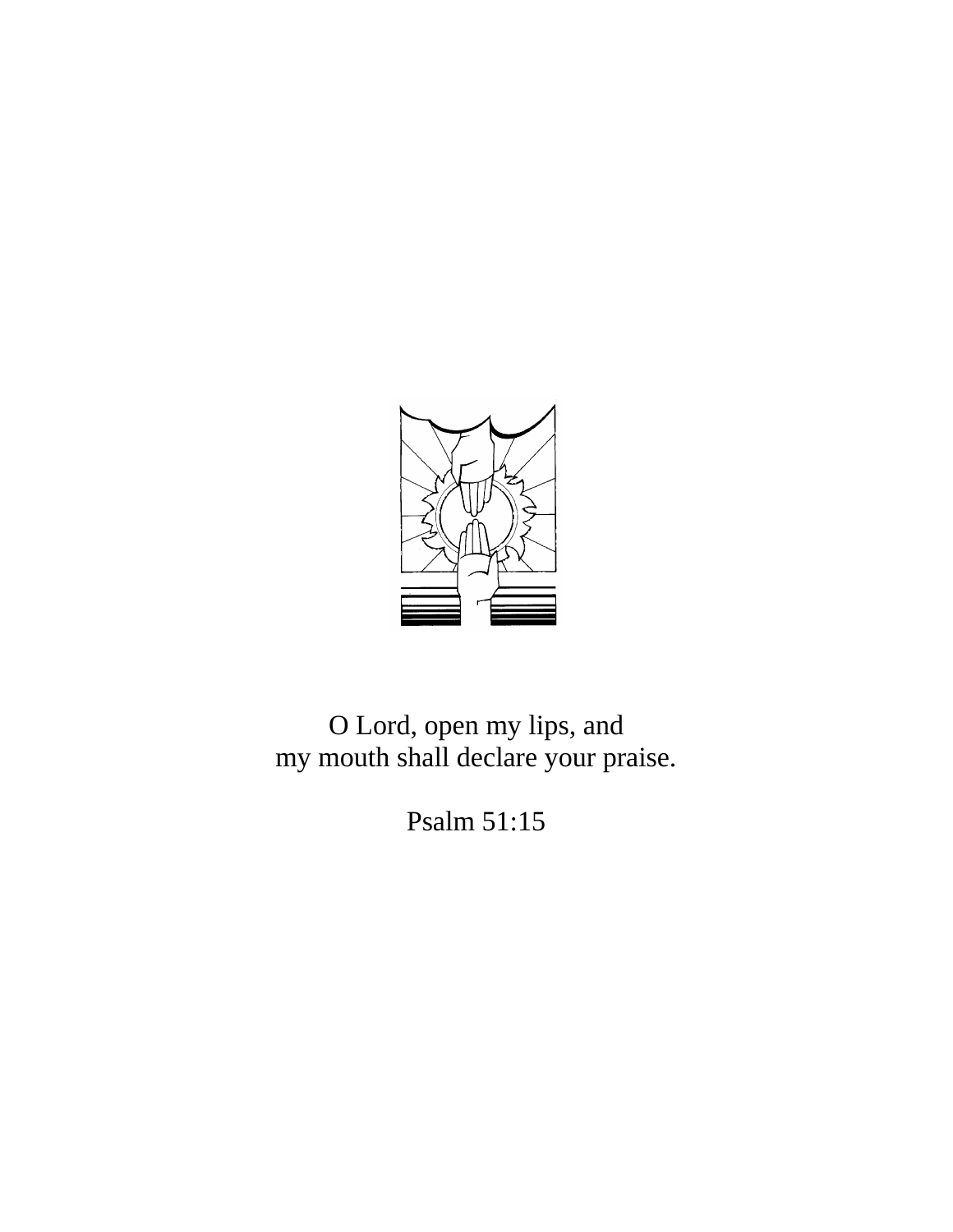### **To begin, the petitioners may make the sign of the cross and pray together:**

In the name of the Father and of the  $\pm$  Son and of the Holy Spirit. Amen.

# **The Pastor, Head of the Household, or Individual begins:**

*Hear the Word of the Lord:*

Devote yourselves to prayer, being watchful and thankful. And pray for us, too, that God may open a door for our message, so that we may proclaim the mystery of Christ, for which I am in chains. Pray that I may proclaim it clearly, as I should. — Colossians 4:2-4

For we hold that one is justified by faith apart from the works of the Law. — Romans 3:28

Let us hold fast the confession of our hope without wavering, for he who promised is faithful. — Hebrews 10:23

I was glad when they said to me, "Let us go to the house of the Lord!" Pray for the peace of Jerusalem! May they be secure who love you! For my brothers and companions' sake I will say, "Peace be within you!" For the sake of the house of the Lord our God we will seek your good. — Psalm 122:1, 6-9

In all circumstances take up the shield of faith, with which you can extinguish all the flaming darts of the evil one; and take the helmet of salvation, and the sword of the Spirit, which is the word of God, praying at all times in the Spirit, with all prayer and supplication. To that end keep alert with all perseverance, making supplication for all the saints, and also for me, that words may be given to me in opening my mouth boldly to proclaim the mystery of the gospel. — Ephesians 6:16-19

When they had preached the gospel to that city and had made many disciples, they returned to Lystra and to Iconium and to Antioch, strengthening the souls of the disciples, encouraging them to continue in the faith, and saying that through many tribulations we must enter the kingdom of God. And when they had appointed elders for them in every church, with prayer and fasting they committed them to the Lord in whom they had believed. — Acts 14:22-23

*This is the Word of the Lord. Thanks be to God.*

### *Let us pray:*

Faithful God, whose mercies are new every morning, we humbly ask that as we come before You in prayer, that You would grant to us peaceful hearts, quiet minds, and a diligent and obedient spirit in order that we would be enabled to faithfully petition Your grace and fully trust in the Gospel promise of eternal life through faith in the life, death, and resurrection of Jesus, our Savior. Look upon the people of God here at Our Savior in this same mercy. Renew us by Your Holy Spirit and preserve us in Your righteousness. Keep safe our going out and our coming in, and let Your blessing remain with us as we press forward to extend Your kingdom; through Jesus Christ, Your Son, our Lord, who lives and reigns with You and the Holy Spirit, one God, now and forever. Amen.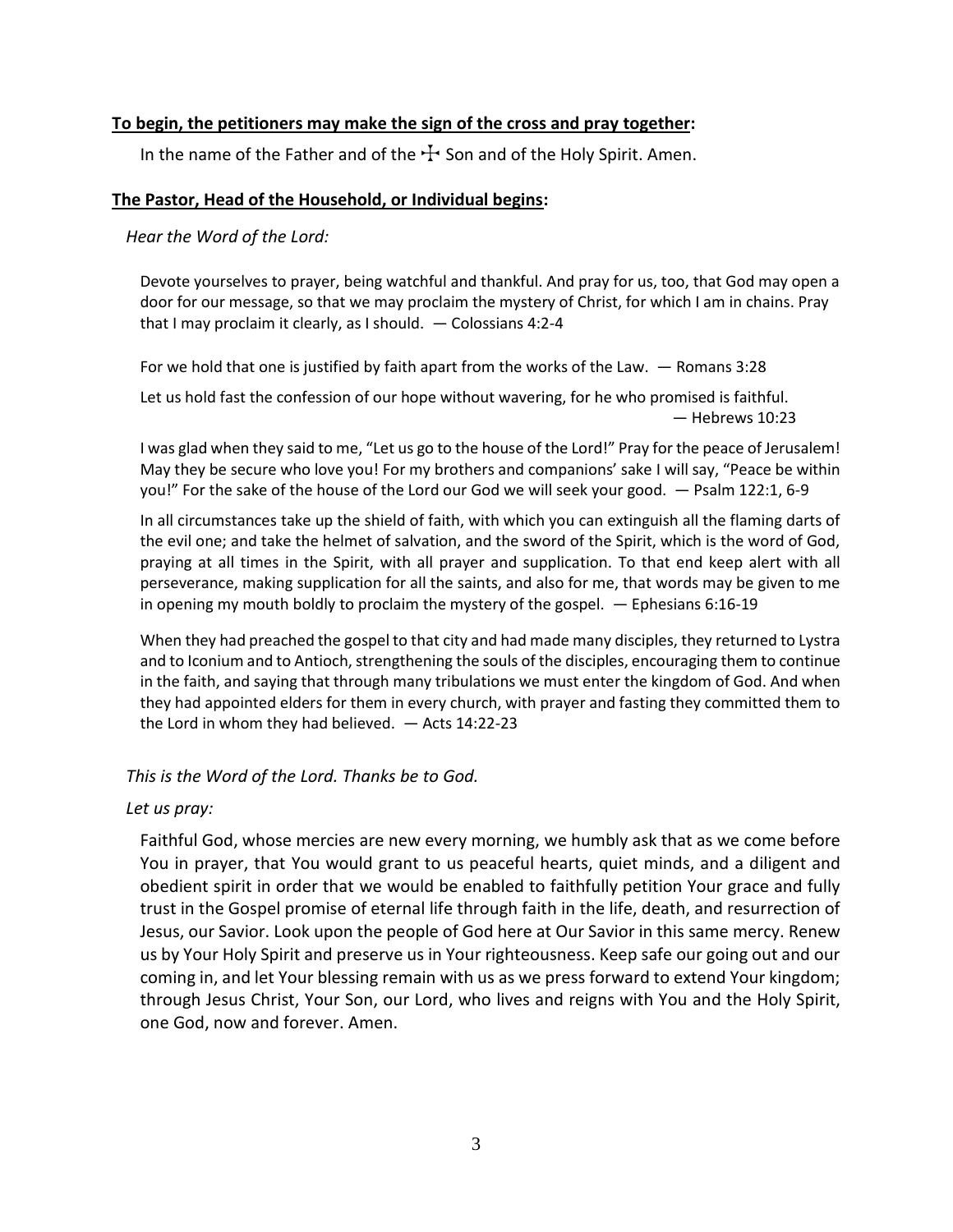### **For the Church**

Almighty God, grant to Your Church Your Holy Spirit and the wisdom that comes down from above, that Your Word may not be bound but have free course and be preached to the joy and edifying of Christ's holy people, that in steadfast faith we may serve You and, in the confession of Your name, abide unto the end; Lord in Your mercy, hear our prayer.

### **For the Mission of the Church**

Almighty God, You have called Your Church to witness that in Christ You have reconciled us to Yourself. Grant that by Your Holy Spirit we may proclaim the good news of Your salvation so that all who hear it may receive the gift of salvation; Lord in Your mercy, hear our prayer.

### **Grace to receive the Word**

Blessed Lord, You have caused all Holy Scriptures to be written for our learning. Grant that we may so hear them, read, mark, learn, and inwardly digest them that, by patience and comfort of Your holy Word, we may embrace and ever hold fast the blessed hope of everlasting life; Lord in Your mercy, hear our prayer.

### **For the blessing on the Word**

Lord Jesus Christ, giver and perfecter of our faith, we thank and praise You for continuing among us the preaching of Your Gospel for our instruction and edification. Send Your blessing upon the Word, which has been spoken to us, and by Your Holy Spirit increase our saving knowledge of You, that day by day we may be strengthened in the divine truth and remain steadfast in Your grace. Give us strength to fight the good fight and by faith to overcome all the temptations of Satan, the flesh, and the world so that we may finally receive the salvation of our souls; Lord in Your mercy, hear our prayer.

### **For obedience to the Word**

O holy and most merciful God, You have taught us the way of Your commandments. We implore You to pour out Your grace into our hearts. Cause it to bear fruit in us that, being ever mindful of Your mercies and Your laws, we may always be directed to Your will and daily increase in love toward You and one another. Enable us to resist all evil and to live a godly life. Help us to follow the example of our Lord and Savior, Jesus Christ, and to walk in His steps until we shall possess the kingdom that has been prepared for us in heaven; Lord in Your mercy, hear our prayer.

### **Life as baptized child of God**

Merciful Father, through Holy Baptism You called us to be Your own possession. Grant that our lives may evidence the working of Your Holy Spirit in love, joy, peace, patience, kindness, goodness, faithfulness, gentleness, and self-control, according to the image of Your onlybegotten Son, Jesus Christ, our Savior. Lord in Your mercy, hear our prayer.

### **For the Holy Spirit**

Almighty God, send Your Holy Spirit into our hearts that He may rule and direct us according to Your will, comfort us in all our temptations and afflictions, defend us from all error, and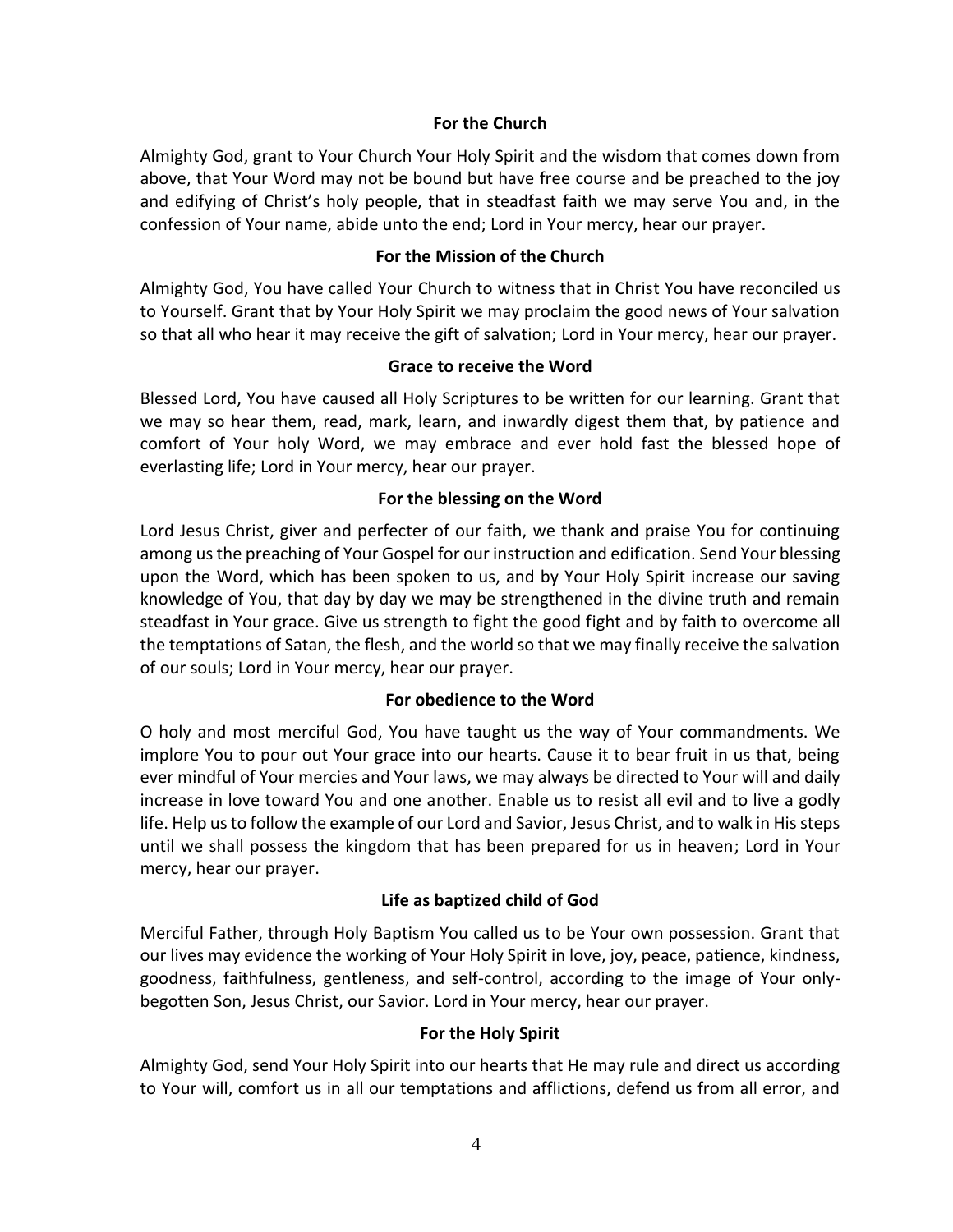lead us into all truth that we, being steadfast in faith, may increase in all good works and in the end obtain everlasting life; Lord in Your mercy, hear our prayer.

# **For divine guidance**

Almighty and ever-living God, You make us both to will and to do those things that are good and acceptable in Your sight. Let Your fatherly hand ever guide us and Your Holy Spirit ever be with us to direct us in the knowledge and obedience of Your Word that we may obtain everlasting life; Lord in Your mercy, hear our prayer.

# **Faith, hope, and love**

Almighty God, grant us a steadfast faith in Jesus Christ, a cheerful hope in Your mercy, and a sincere love for You and one another; Lord in Your mercy, hear our prayer.

# **Thanksgiving to God**

Heavenly Father, God of all grace, govern our hearts that we may never forget Your blessings but steadfastly thank and praise You for all Your goodness in this life until, with all Your saints, we praise You eternally in Your heavenly kingdom; Lord in Your mercy, hear our prayer.

# **Grace to use our gifts**

Lord God Almighty, even as You bless Your servants with various and unique gifts of the Holy Spirit, continue to grant us the grace to use them always to Your honor and glory; Lord in Your mercy, hear our prayer.

# **For guidance in our calling**

Lord God, You have called Your servants to ventures of which we cannot see the ending, by paths as yet untrodden, through perils unknown. Give us faith to go out with good courage, not knowing where we go but only that Your hand is leading us and Your love supporting us; Lord in Your mercy, hear our prayer.

# **Christian vocation**

Almighty God, look with favor upon Your people in their calling to serve in Christ's name. Give them courage and patience, and strengthen them in their Christian vocation of witness to the world and of service to others; Lord in Your mercy, hear our prayer.

# **Against the love of money**

Almighty God, heavenly Father, You have called us to be Your children and heirs of Your gracious promises in Christ Jesus. Grant us Your Holy Spirit that we may forsake all covetous desires and the inordinate love of riches. Deliver us from the pursuit of passing things that we may seek the kingdom of Your Son and trust in His righteousness and so find blessedness and peace; Lord in Your mercy, hear our prayer.

# **Proper use of wealth**

Almighty God, all that we possess is from Your loving hand. Give us grace that we may honor You with all we own, always remembering the account we must one day give to Jesus Christ, our Lord. Lord in Your mercy, hear our prayer.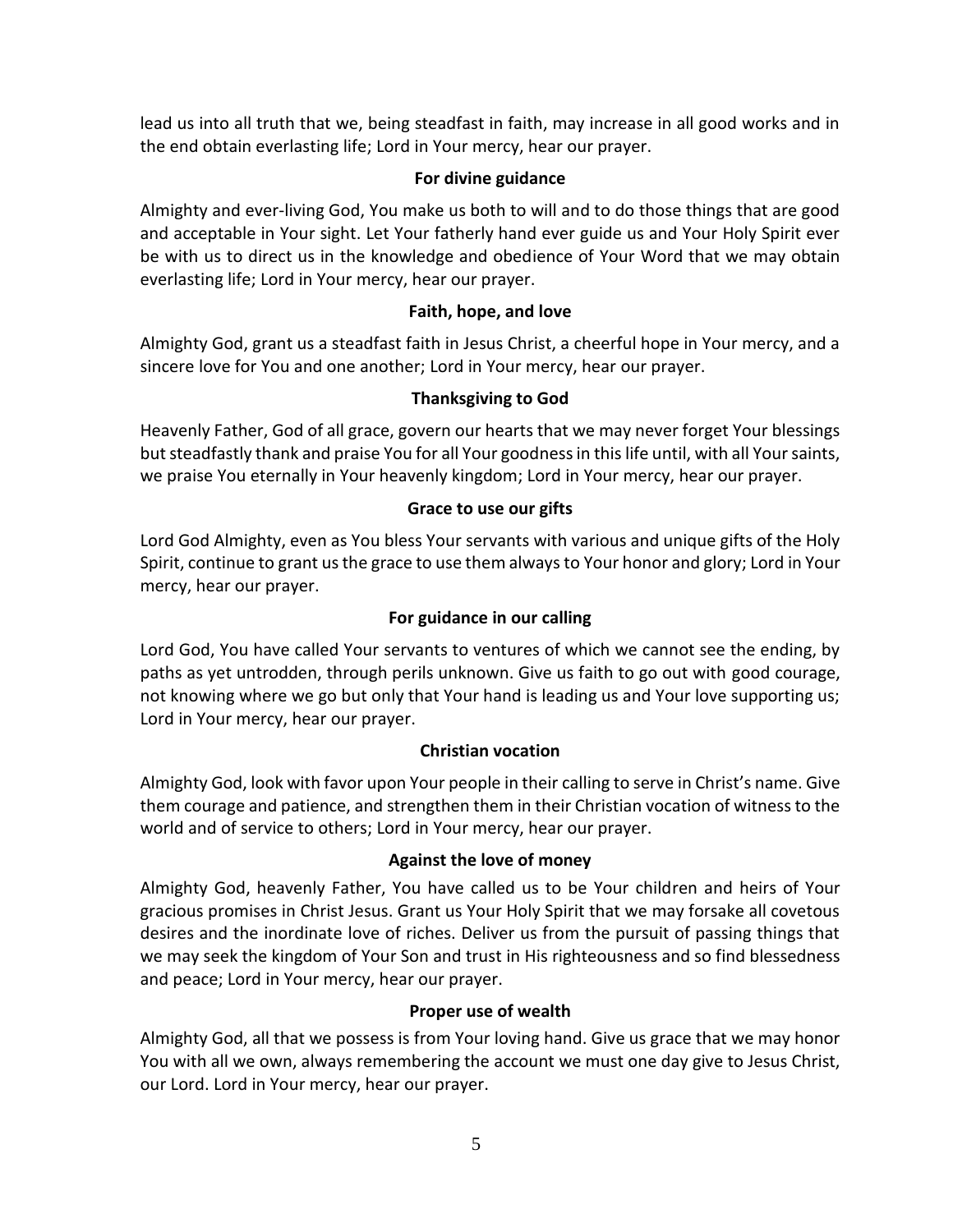# **Newness of life in Christ**

Almighty God, give us grace that we may cast away the works of darkness and put upon ourselves the armor of light now in the time of this mortal life in which Your Son, Jesus Christ, came to visit us in great humility, that in the Last Day, when He shall come again in glorious majesty to judge both the living and the dead, we may rise to life immortal; Lord in Your mercy, hear our prayer.

# **For steadfast faith**

Almighty God, our heavenly Father, because of Your tender love toward us sinners You have given us Your Son that, believing in Him, we might have everlasting life. Continue to grant us Your Holy Spirit that we may remain steadfast in this faith to the end and finally come to life everlasting; Lord in Your mercy, hear our prayer.

### **For spiritual renewal**

Almighty God, You gave Your only-begotten Son to take our nature upon Himself. Grant that we, Your adopted children by grace, may daily be renewed by Your Holy Spirit; Lord in Your mercy, hear our prayer.

### **For aid against temptation**

O God, You justify the ungodly and desire not the death of the sinner. Graciously assist us by Your heavenly aid and evermore shield us with Your protection, that no temptation may separate us from Your love in Christ Jesus, our Lord. Lord in Your mercy, hear our prayer.

### **For humility**

O God, You resist the proud and give grace to the humble. Grant us true humility after the likeness of Your only Son that we may never be arrogant and prideful and thus provoke Your wrath but in all lowliness be made partakers of the gifts of Your grace; Lord in Your mercy, hear our prayer.

### **For patience**

O God, by the patient endurance of Your only-begotten Son You beat down the pride of the old enemy. Help us to treasure rightly in our hearts what our Lord has borne for our sakes that, after His example, we may bear with patience those things that are adverse to us; Lord in Your mercy, hear our prayer.

### **Answer to prayer**

Almighty God, You have promised to hear the petitions of those who ask in Your Son's name. Mercifully incline Your ears to us who have now made our prayers and supplications to You, and grant that those things that we have faithfully asked according to Your will we may receive to meet our need and bring glory to You; Lord in Your mercy, hear our prayer.

### **Hope of eternal life in Christ**

Almighty, everlasting God, Your Son has assured forgiveness of sins and deliverance from eternal death. Strengthen us by Your Holy Spirit that our faith in Christ may increase daily and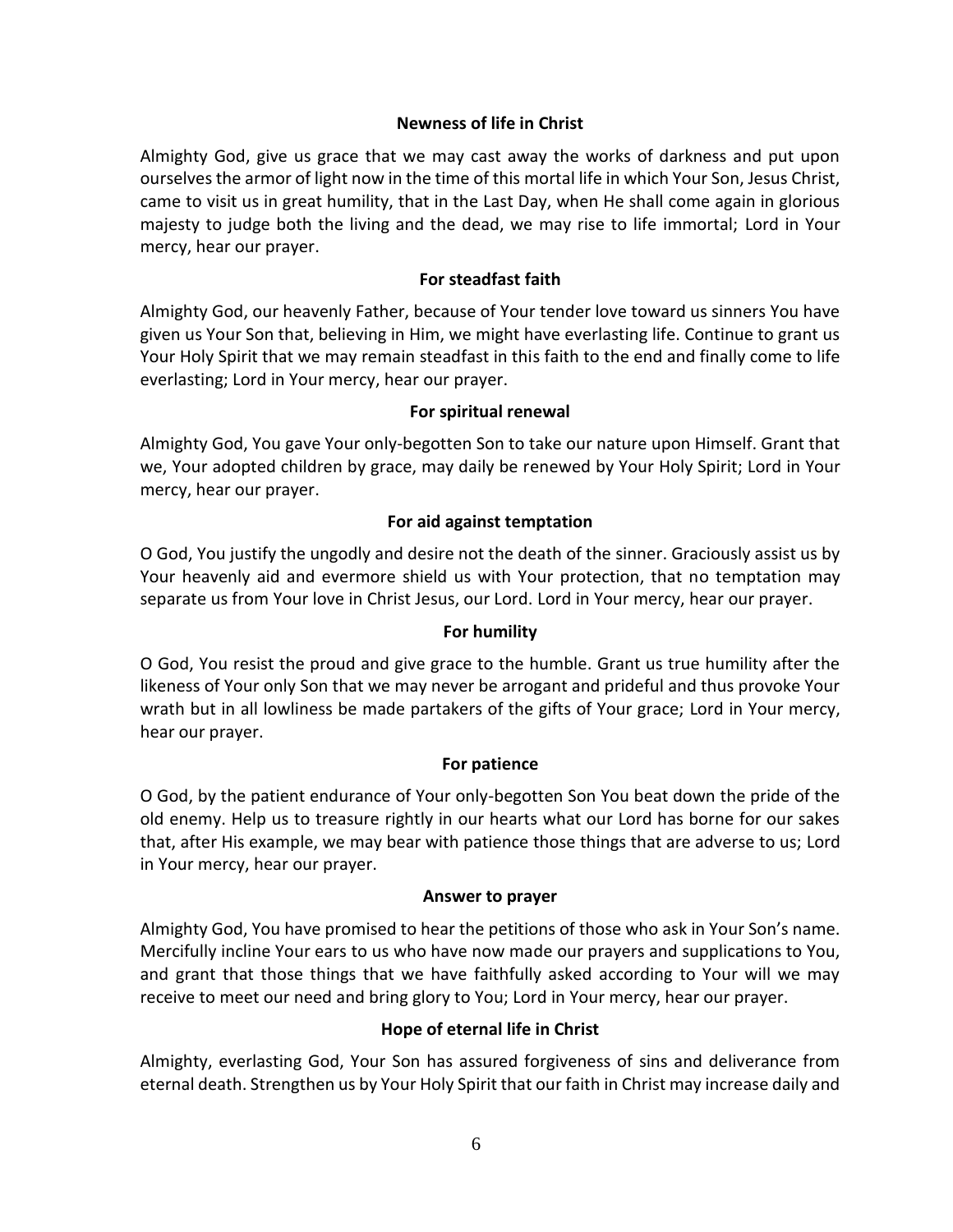that we may hold fast to the hope that on the Last Day we shall be raised in glory to eternal life; Lord in Your mercy, hear our prayer.

# **Collect for peace**

O God, from whom come all holy desires, all good counsels, and all just works, give to us, Your servants, that peace which the world cannot give, that our hearts may be set to obey Your commandments and also that we, being defended from the fear of our enemies, may live in peace and quietness; Lord in Your mercy, hear our prayer.

# **For peace in the world**

Heavenly Father, God of all concord, it is Your gracious will that Your children on earth live together in harmony and peace. Defeat the plans of all those who would stir up violence and strife, destroy the weapons of those who delight in war and bloodshed, and, according to Your will, end all conflicts in the world. Teach us to examine our hearts that we may recognize our own inclination toward envy, malice, hatred, and enmity. Help us, by Your Word and Spirit, to search our hearts and to root out the evil that would lead to strife and discord, so that in our lives we may be at peace with all people. Fill us with zeal for the work of Your Church and the proclamation of the Gospel of Jesus Christ, which alone can bring that peace which is beyond all understanding; Lord in Your mercy, hear our prayer.

# **In times of affliction and distress**

Almighty and most merciful God, in this earthly life we endure sufferings and death before we enter into eternal glory. Grant us grace at all times to subject ourselves to Your holy will and to continue steadfast in the true faith to the end of our lives that we may know the peace and joy of the blessed hope of the resurrection of the dead and of the glory of the world to come; Lord in Your mercy, hear our prayer.

# **For home and family**

Visit, O Lord, the homes in which Your people dwell, and keep all harm and danger far from them. Grant that we may dwell together in peace under the protection of Your holy angels, sharing eternally in Your blessings; Lord in Your mercy, hear our prayer.

# **The Pastor, Head of the Household, or Individual concludes:**

Almighty God, whom to know is everlasting life, grant for the people of God here at Our Savior to know Your Son, Jesus Christ, to be the way, the truth, and the life, that following Him we may steadfastly walk in the way that leads to eternal life; through the same Jesus Christ, our Lord. Amen.

Lord God, heavenly Father, "Amen" declares with confidence that what has been asked will be made so. Hear our prayers and grant our requests. We offer before You this our supplication for the well-being of Your Church. So guide and govern her by Your Holy Spirit that all who profess themselves Christians may be led into the way of truth and hold the faith in unity of spirit, in the bond of peace, and in righteousness of life. Send down upon the people of God here at Our Savior a healthful spirit of Your grace that we may please You in